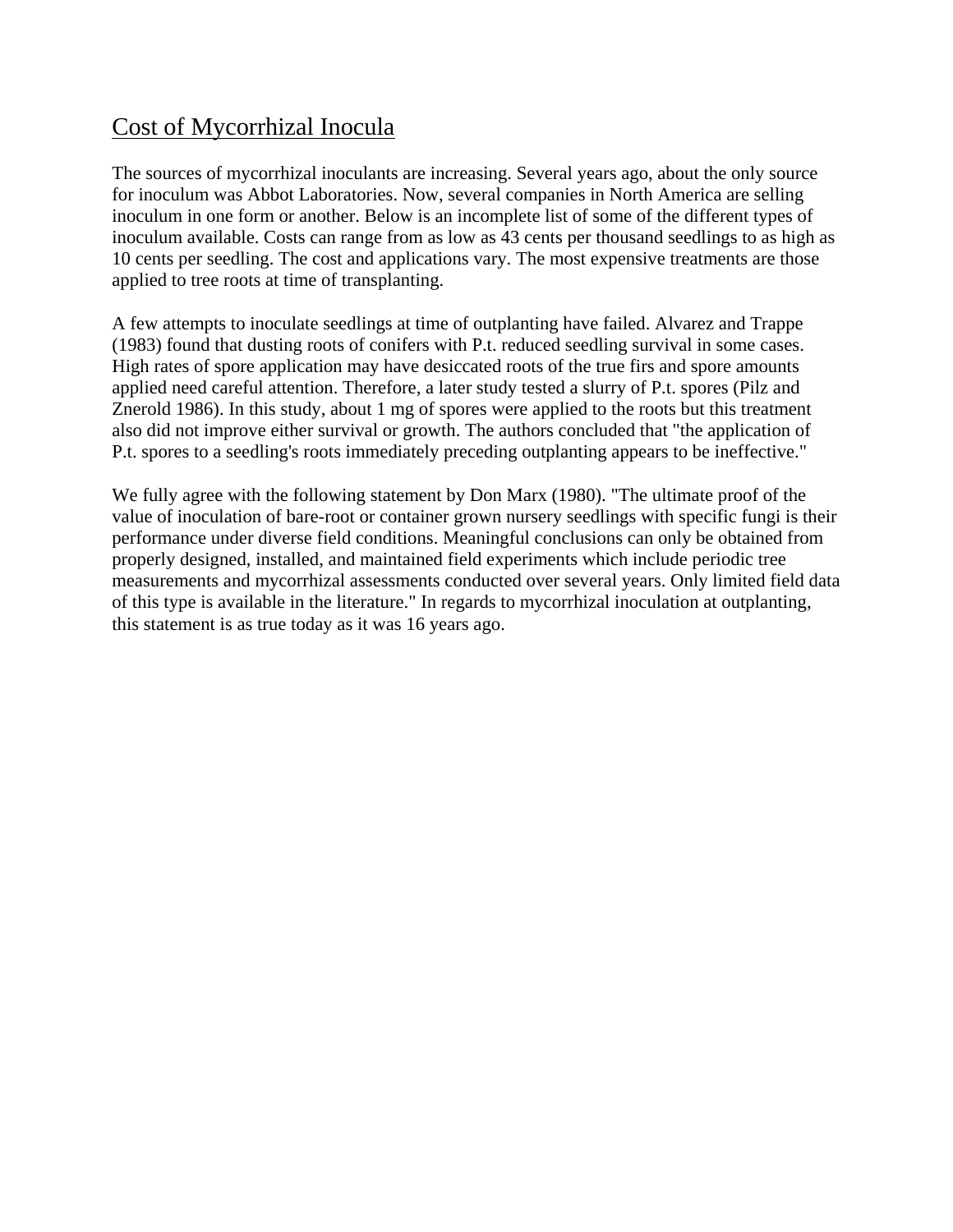| <b>INOCULUM</b><br><b>TYPE</b>                | <b>STOCK</b><br><b>TYPE</b> | <b>APPLICATION</b><br><b>TIME</b> | <b>USE RATE PER</b><br><b>SEEDLING</b> | <b>COST PER</b><br><b>THOUSAND</b><br><b>SEEDLINGS</b> |
|-----------------------------------------------|-----------------------------|-----------------------------------|----------------------------------------|--------------------------------------------------------|
| double-sifted<br>P.t. spores                  | bare-root                   | at sowing                         | $2.6$ mg                               | \$0.43                                                 |
| P.t. spores +<br>humate                       | containers                  | in mix prior to<br>sowing         | 156 mg                                 | \$1.52                                                 |
| P.t. spore<br>spray                           | containers                  | just after sowing                 | 1 <sub>mg</sub>                        | \$2.00                                                 |
| P.t. spore<br>pellets                         | bare-root                   | prior to sowing                   | 36 mg                                  | \$2.75                                                 |
| VA spores +<br>clay                           | containers                  | in mix prior to<br>sowing         | 2.2 g                                  | \$5.00                                                 |
| vegetative P.t.<br>mycelium                   | bare-root                   | at sowing                         | $0.75$ ml                              | \$7.50                                                 |
| vegetative P.t.<br>mycelium                   | bare-root                   | at sowing                         | $1$ ml                                 | \$10                                                   |
| VAM dry spore<br>pellets                      | bare-root                   | at sowing                         | 1 <sub>m</sub>                         | \$10                                                   |
| P.t. spores $+$ gel<br>$+$ other              | bare-root                   | at transplanting                  | $425$ mg                               | \$40                                                   |
| P.t. spores $+$<br>VA spores                  | bare-root                   | at transplanting                  | $425$ mg                               | \$51                                                   |
| $+$ gel $+$ other                             | (conifer)                   |                                   |                                        |                                                        |
| P.t. spores +<br>VA spores<br>$+ gel + other$ | bare-root<br>(hardwoods)    | at transplanting                  | 850 mg                                 | \$103                                                  |

Table 1. Cost of various mycorrhizal inoculants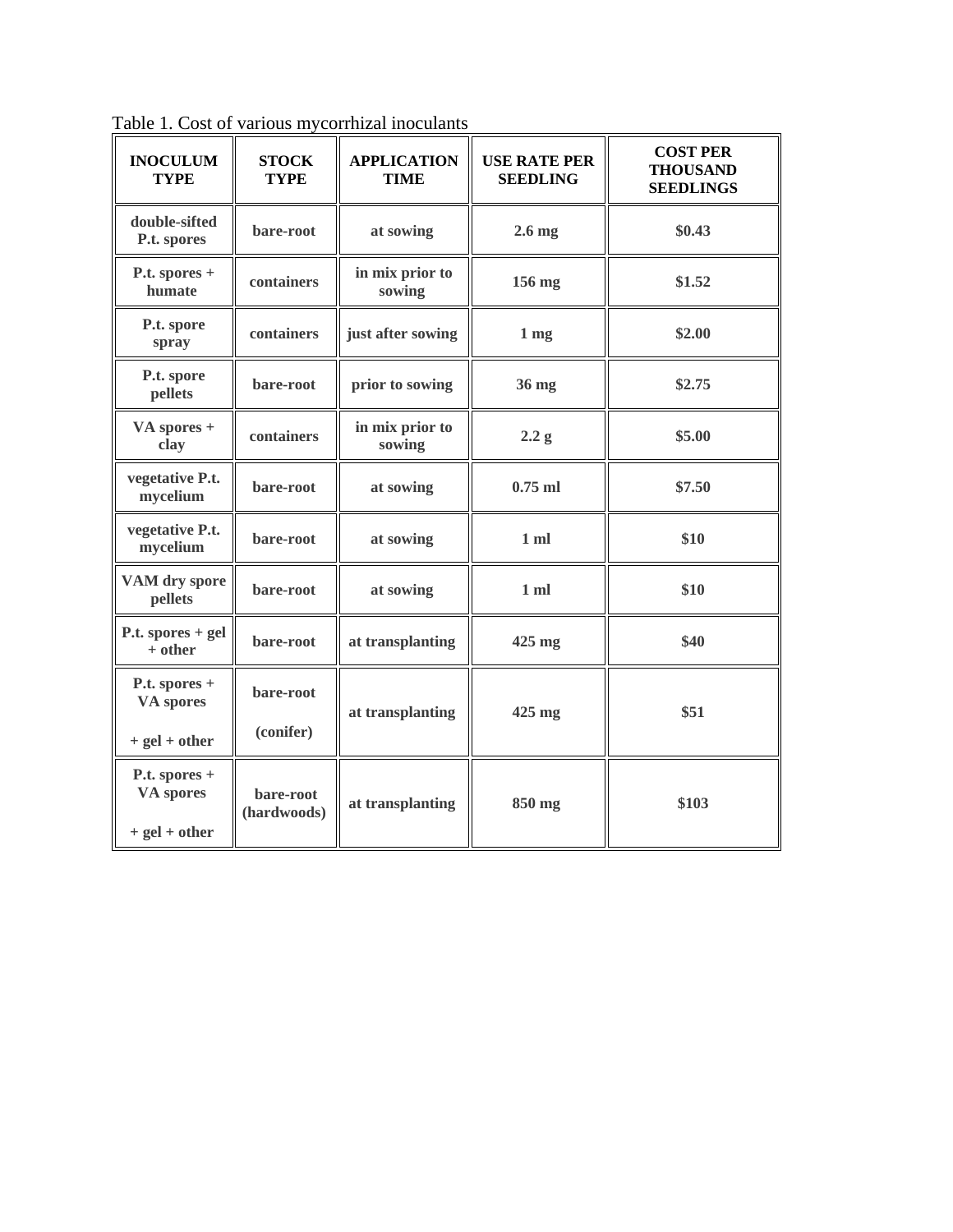The following is an edited thread that appeared on the MICRONET listserver: Each color represents a different author.

I happened to stumble into the report at the INVAM site before it was >removed. Only confirmed what I already intuitively knew. There are many >mycorrhizal formulations that certainly don't provide any mycorrhizal >benefit. Have you ever looked at the endo spore count of the various >products. Most are not stated because the numbers are too low to be of any >significance. The obvious reason is to keep the price low. >The users don't understand the importance. The academic community doesn't >know or ignores.

=======

David South replied:

Regarding the claim that the academic community doesn't know or ignores the above.... (1) Who (if anybody) in the academic community has recommended adding mycorrhizal inoculum to seedling roots at the time the tree is placed in the planting hole?

========

I don't understand the comment about who in the academic community has recommended putting inoculum in holes.. - lots of us do that (i.e recommend it and do it). Does the comment refer to recommending some commercial products? That's a different issue.

========

David South replied:

Why do you do it? As far as I know, there is no scientific publication to support such a use (there are publications to support using mycorrhizal inoculum in other situations: especially when inoculating seed after soil fumigation)! Why does the academic community recommend putting inoculum in holes at the time of planting when no benefit has been demonstrated? Why add spores to the soil on sites that already have plenty in the soil? Why add spores to the soil (or roots) when the planted tree already has mycorrhiza on the roots? Why spend 4 to 10 cents extra per seedling on inoculating at time of transplanting when it may cost only 0.4 to 1 cent extra to inoculate in the nursery! Why would a scientist ever reject the null hypothesis when the data collected so far support the null hypothesis! Why would a scientist make such recommendations after reading the papers that show no benefit from such a treatment?

Several attempts to inoculate seedlings at time of outplanting have failed. Alvarez and Trappe (1983) found that dusting roots of conifers with P.t. reduced seedling survival in some cases. High rates of spore application may have desiccated roots of the true firs and spore amounts applied need careful attention. Therefore, a later study tested a slurry of P.t. spores (Pilz and Znerold 1986). In this study, about 1 mg of spores were applied to the roots but this treatment also did not improve either survival or growth. The authors concluded that "the application of P.t. spores to a seedling's roots immediately preceding outplanting appears to be ineffective."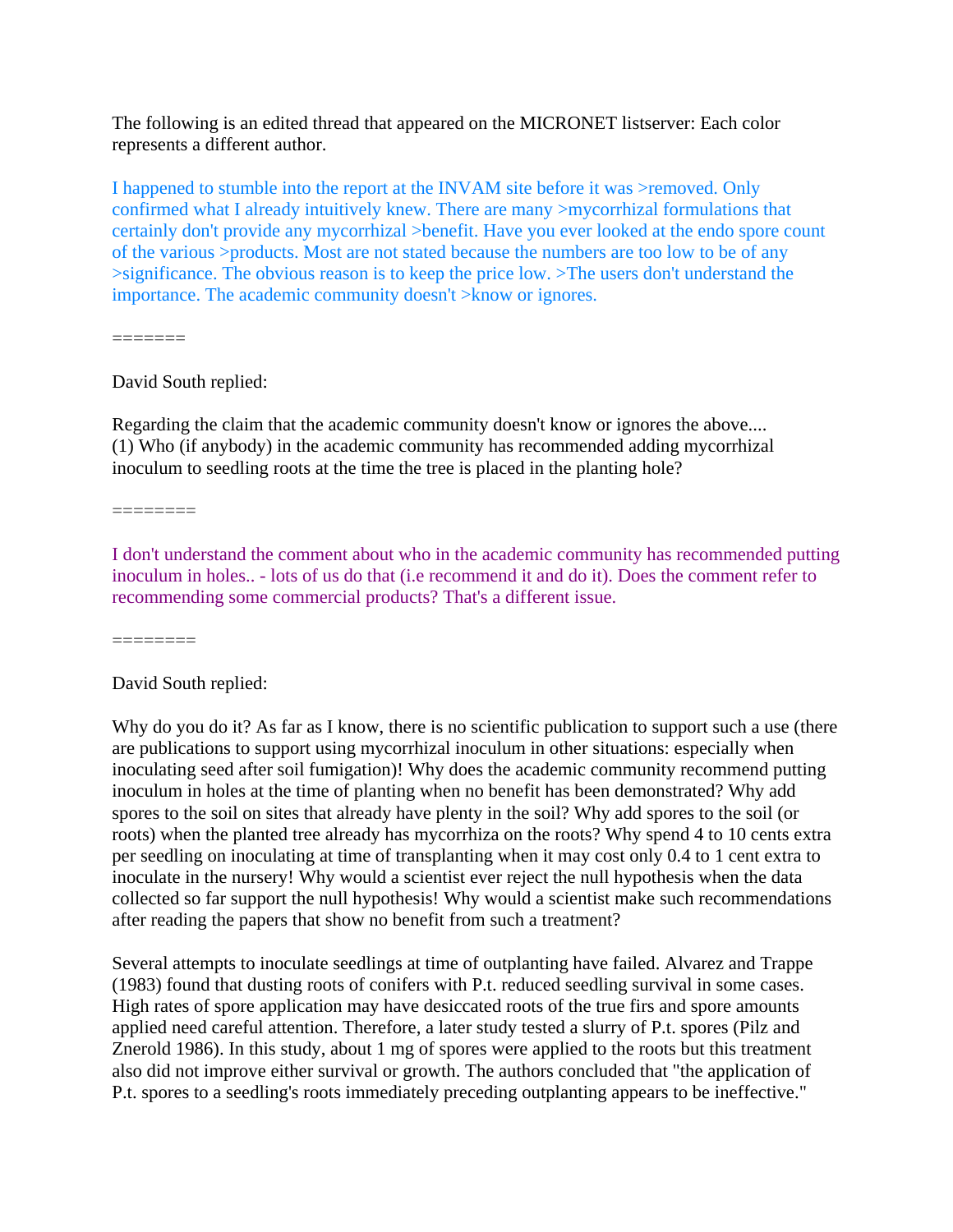South and Skinner (1998) reported no benefit from injecting freeze dried Rhizopogon spores into the soil after planting and fertilization with P.

I fully agree with the following statement by Don Marx (1980). "The ultimate proof of the value of inoculation of bare-root or container grown nursery seedlings with specific fungi is their performance under diverse field conditions. Meaningful conclusions can only be obtained from properly designed, installed, and maintained field experiments which include periodic tree measurements and mycorrhizal assessments conducted over several years. Only limited field data of this type is available in the literature." In regards to mycorrhizal inoculation at outplanting, this statement is as true today as it was 16 years ago.

Therefore, I am willing to send \$20 to the first person who can send me a refereed journal article (no sales brochures please) that shows a significant (0.05 level) increase in either survival or height growth by adding JUST spores to the planting hole at time of transplanting. Since I have references where a root-gel increased survival, there can be no confounding effects by adding the spores to a clay slurry, or a gel-slurry; no nutrients can be included in the mix. The paper must clearly demonstrate that just spores (no soil or anything else) produced the increase in performance of the seedling. Any takers? Oh, I will also give \$10 to the first person who sends me paper in the journal "Mycorrhiza" that shows NO benefit from adding spores to the planting hole at time of transplanting (since this will save me some time in the library).

>Does the comment refer to recommending some commercial >products? That's a different issue.

No, the comment refers to adding spores ONLY to the planting hole. Some commercial products include other stuff than spores (such as root gels; yucca, etc.).

==========

>Perhaps we should start by deciding whether we are talking about AM or EM >inoculation- you and I were each talking about different kinds of fungi on >different kinds of plants in very different environments. We may want to save >the heated statements and challenges until everyone is talking about the same >thing.

# David South replied:

I am talking about either AM or EM. I do not know of any refereed journal articles where ONLY EM spores were applied to holes at time of transplanting. Could this be because the trials showed no differences and the author did not write up and submit the results? Or did I just miss these journal articles?

 $>$  I will not be collecting your reward, but I would like to say that in commercial  $>$ restoration projects in California almost every customer does an informal trial >of some sort. On newly graded ground, by far the most common situation for >planting, native endomycorrhizal inoculum is almost always lacking. We commonly >see growth response, greatly increased plant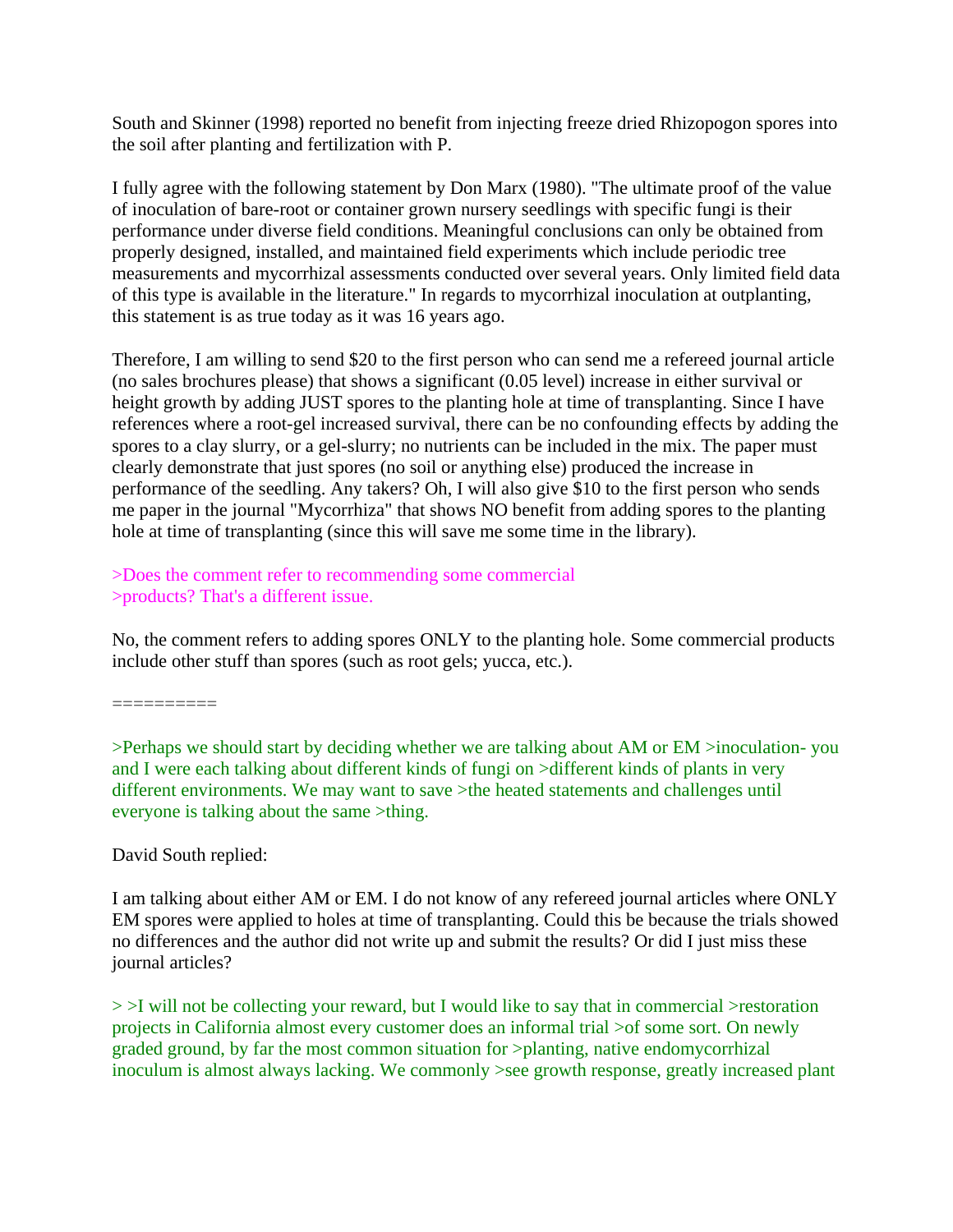diversity from a common seed mix, >and improved survival through our long dry summers. >> >The best use of inoculum is probably not with transplants;

I fully agree. In my view, the cost of inoculation is increased greatly when applied in the transplanting hole. Use of inoculum in the bare-root or container nursery is more cost effective.

>I happen to think >that research on restoration is better focused on use of seeds, which give >better root systems at a much lower cost than transplants.

I think inoculation of seed would work more often than inoculation of transplants. I have cited one reference where it worked using Rhyzopogon on pine (Davis, Grace and Horrell 1996).

>That may not be true in southern forests, so don't offer me a reward to prove it for your plants in >your conditions.

I know of references here in the South where inoculation of seed in a bareroot nursery in the South worked (so there is no need for me to offer a reward). However, as you indicate below, there may not be a need to use inoculum when direct seeding in wet climates in southern forests.

>In fact, I am not sure there is much point in inoculating at >all in wetter climates in North America. It seems that AM inoculum moves in >very quickly in the eastern half to two thirds of the continent.

We occasionally have problems with early inoculation of AM in the nursery with sweetgum, maple and dogwood. However, by the end of the year, the plantable bare-root seedlings usually have AM at time of lifting. Also, we usually outplant the sweetgum into soil that contains AM.

>In the arid >west, I have on several occasions seen container plants that had been in the >ground for three years (always with artificial maintenance to keep them alive) >that were still not mycorrhizal.

Maybe you should consider planting top-pruned bareroot seedlings with large roots that have mycorrhiza. Considering that it costs 4 to 10 cents per tree to put inoculum in the planting hole (for non-mycorrhizal container stock), I assume people would be willing to pay 4 to 10 cents more to plant better (seedlings with more roots, mycorrhizal roots, and a better root/weight ratio) seedlings.

### >Are you arguing that they should not have been inoculated?

I am saying that I am not aware of data to back up the recommendations made by the "academic community" that spending an extra 4 to 10 cents per planting hole is cost effective. In my opinion, too often we make recommendations based on dogma instead of science or economics. [I would say that poor nursery management practices were used since the seedlings were nonmycorrhizal at time of transplanting.]

> No, you are not. You are talking about a very different situation >and very different fungi.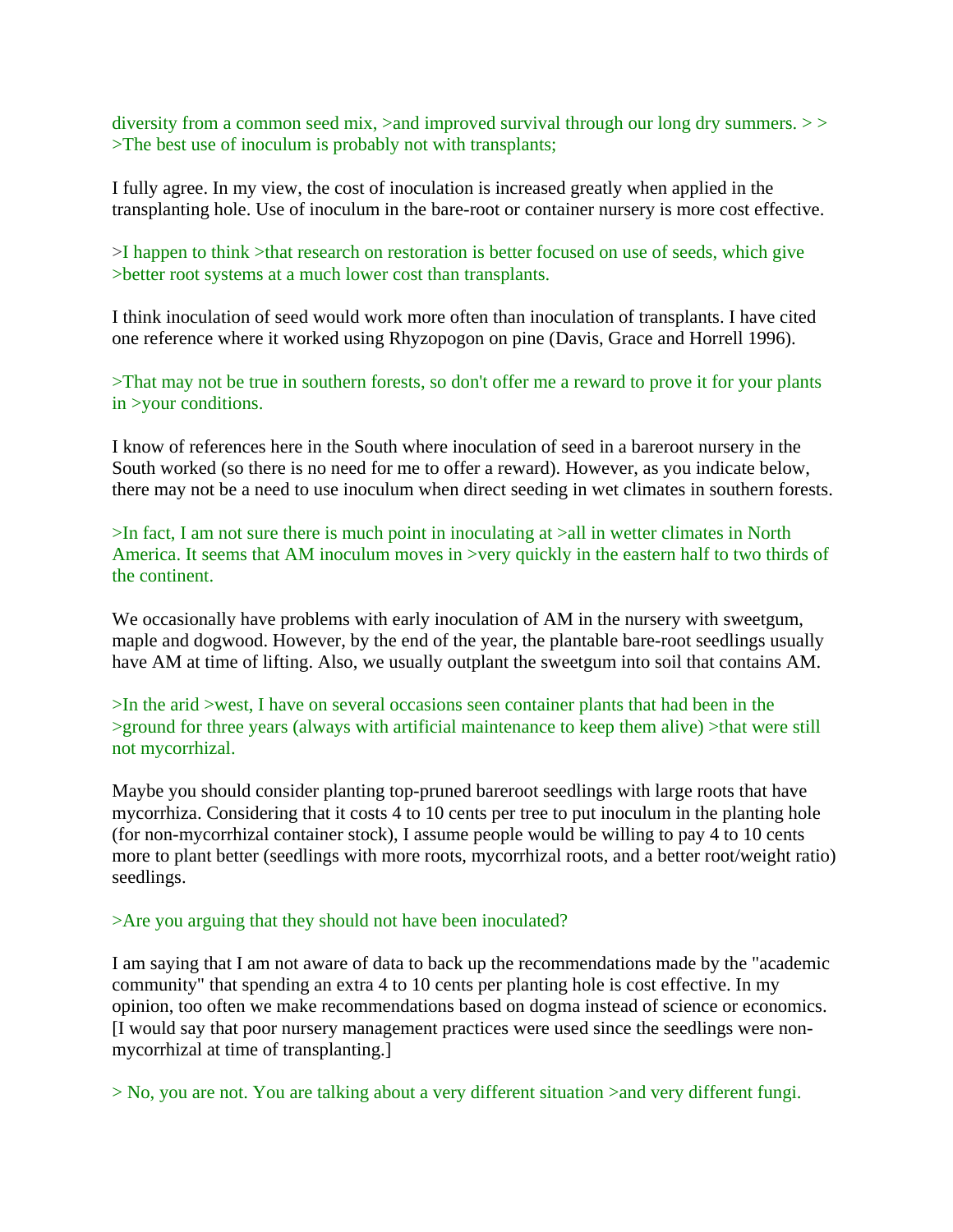Are you so sure of what I am saying? The \$20 reward is for either AM or EM in either dry or wet climates.

> >Even in the arid west, ectomycorrhizal fungi do at least a fair job of taking >care of themselves. However, I know of one rather informal experiment with >Engelmann oak where the person used native duff to inoculate every other tree in >a line of plantings on an agricultural experiment station. They called me in >during year 2 or 3- at that time the inoculated trees were 8 to 10 feet tall and >the others either dead or only 1 to 3 feet tall. By that time, all were >mycorrhizal, so any effect had taken place early. Sadly, the experiment did not >answer the important questions, but is interesting enough that someone ought to >do it right.

My reward does not include any study using soil or duff (if it works, wouldn't adding duff cost less than 4 to 10 cents/hole? I am not sure. BTW, In my MS work, I reported data using duff inoculum for sweetgum in the nursery). Adding duff or soil can sometimes cause improvements in seedling performance (I have one reference where adding soil improved seedling performance). In fact, we recently wrote a report where we found that washing soil off the roots of bare-root pines can reduce seedling performance.

http://www.ag.auburn.edu:80/aaes/information/highlights/fall98/roots.html

But as you know, we should not assume the benefits from adding duff are solely mycorrhizal. It may or may not be that some other factor is involved in improving seedling performance. That is why I limited the reward to only using spores.

# >Perhaps the cost of the work could be partially offset by >collecting your reward ; ).

Perhaps my "heated" statements will result encourage some researcher to test the following null hypothesis!

HO: adding AM or EM spores to a planting hole at time of transplanting a large container-grown seedling or large, top-pruned bare-root seedling does not affect seedling performance.

IMO, too often I see tree planting where the stock size used is woefully inappropriate for the site conditions.

=========

Dear micornetters, aloha kakou from the Big Island of Hawai'i The sore loser has been an interesting discussion that brought up old memories, triggered especially by Ted's comments about the complexity of the belowground system. In the late '70s a group of us at Oregon State began working on the problem of inability to reforest high elevation clearcuts in the west. Mike Amaranthus added forest soil to planting holes on three sites in Sw Oregon, and got highly significant survival and growth responses on one (all responses were published, positive and negative). In earlier work Sharon Rose had found relatively low MIP on that site, so we naturally assumed the problem was low EM inocula. But by that time in my career I had been humbled too many times by nature to trust any assumption, so Carlos Colinas (then a PhD student) took on the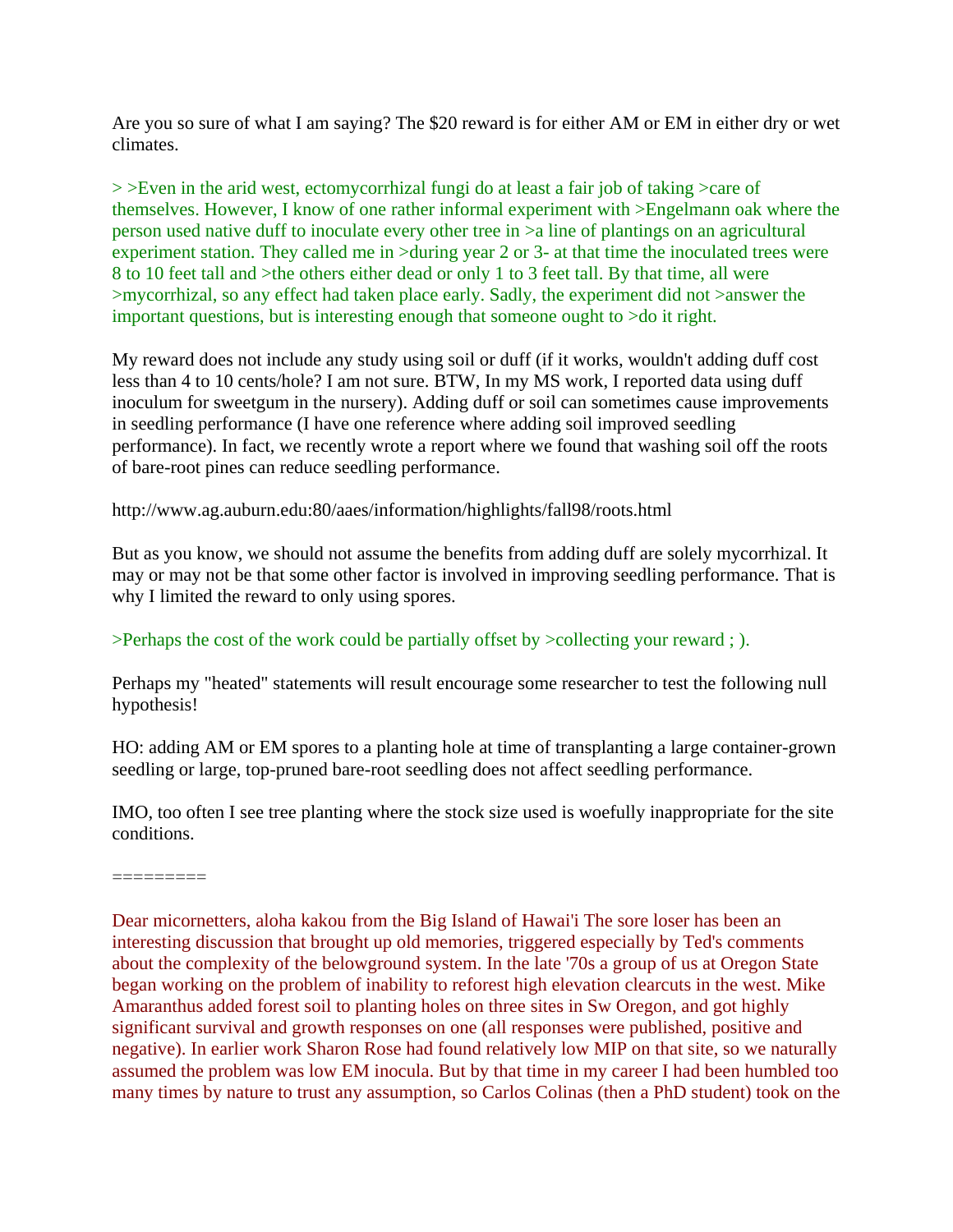task of figuring out what in the soil transfers was having a positive effect. Carlos did an elegant exp in which he used various approaches to knock out different functional groups in forest soils, which he then added to planting holes. To make a long story short, Carlos' results showed two things that surprised me. First, there was plenty of EM inocula in the clearcut, but either (a) something was inhibiting mycorrhiza formation (that something was very probably streptomyces, which has spread widely in the CC), or (b) some trigger for EM formation was missing (I believe the missing trigger was ethylene, which we measured at very low levels in the CC and high levels in the forest). Actually, both these mechanisms were probably operating. The second result that particularly got my attention was the importance of the belowground grazers- soils that had protozoa and microarthropds knocked out consistently lost their beneficial effect. I knew those critters were important in the nutrient cycle, but never guessed they could make the difference between dying and surviving. That the grazers were mediating a nutrient effect (nitrogen) was supported by Carlos' trtments adding fertilizer to planting holes. So I became a believer in the importance of the belowground ecosystem rather than any one part. As my old major Prof (Jack Rumely) told me 30 yrs ago, never be a one factor ecologist. Dave

=========

I don't know, but this debate has certainly featured an awful lot of trumpery moonshine\* as well as some common sense and good science. For a while it seemed fatuous to get involved. It is pleasant to remember how sage Jim Trappe watched patiently as we squabbled over the pluralisation of "mycorrhiza" and then wearily, but masterfully waded in to finish it all off with a single, well-aimed blow. In the case of "Sore Losers?" might I make so bold as to offer something along the lines of: "Watch my lips: Mycorrhiza, including inoculant application, is an ecology issue" in order to inject some sanity. Andrew Smith asked if Alastair Fitter would be listening. I'm afraid not, but I stay plugged in to keep an eye on things, and will add my four penn'orth, hopefully reflecting with reasonable accuracy views held by us in York as well as by others around the world. A lot of the argument in this correspondence (and in the claims of those producing commercial inoculants) has ignored the complexity and unpredictability of mycorrhiza and the lamentably poor state of our understanding of how the association behaves in the field. It's a very difficult area of study so few have the courage to attempt it, but surely we have to acknowledge that mycorrhiza is not solely a glasshouse or trial plot phenomenon. Every mycorrhiza paper begins with extravagant claims for the ubiquity and importance of these symbioses the world's biomes, not flower pots. However, we have to do pot experiments in order to examine the component parts of mycorrhizal communities, but pot experiment results do not neccesarily represent ecological reality (possibly a gross understatement). Unfortunately, there has been precious little research in natural ecosystems, so how can we know? Well, the little that there has been done, frequently contradicts laboratory results. Our understanding of mycorrhizal biology is mostly based on results from experiments with culturable fungi. It is becoming clear that ecologically significant AMF may not those culturable species. It is the culturable species which, of course, are found (if present) in commercial inocula. Offer G. mosseae, G. fasciculatum, G. intraradices (whatever that is), P. tinctorius etc., the commonly used, culturable fungi, to a plant in a pot and frequently the plant will become phosphorus rich and grow better (n.b. sometimes they don't). But are those fungi the ones that actually enhance plant performance beyond the glasshouse (which is where inoculants are made to be used)? Are G. mosseae etc., actually found other than in highly disturbed agricultural soils, potted culture collections and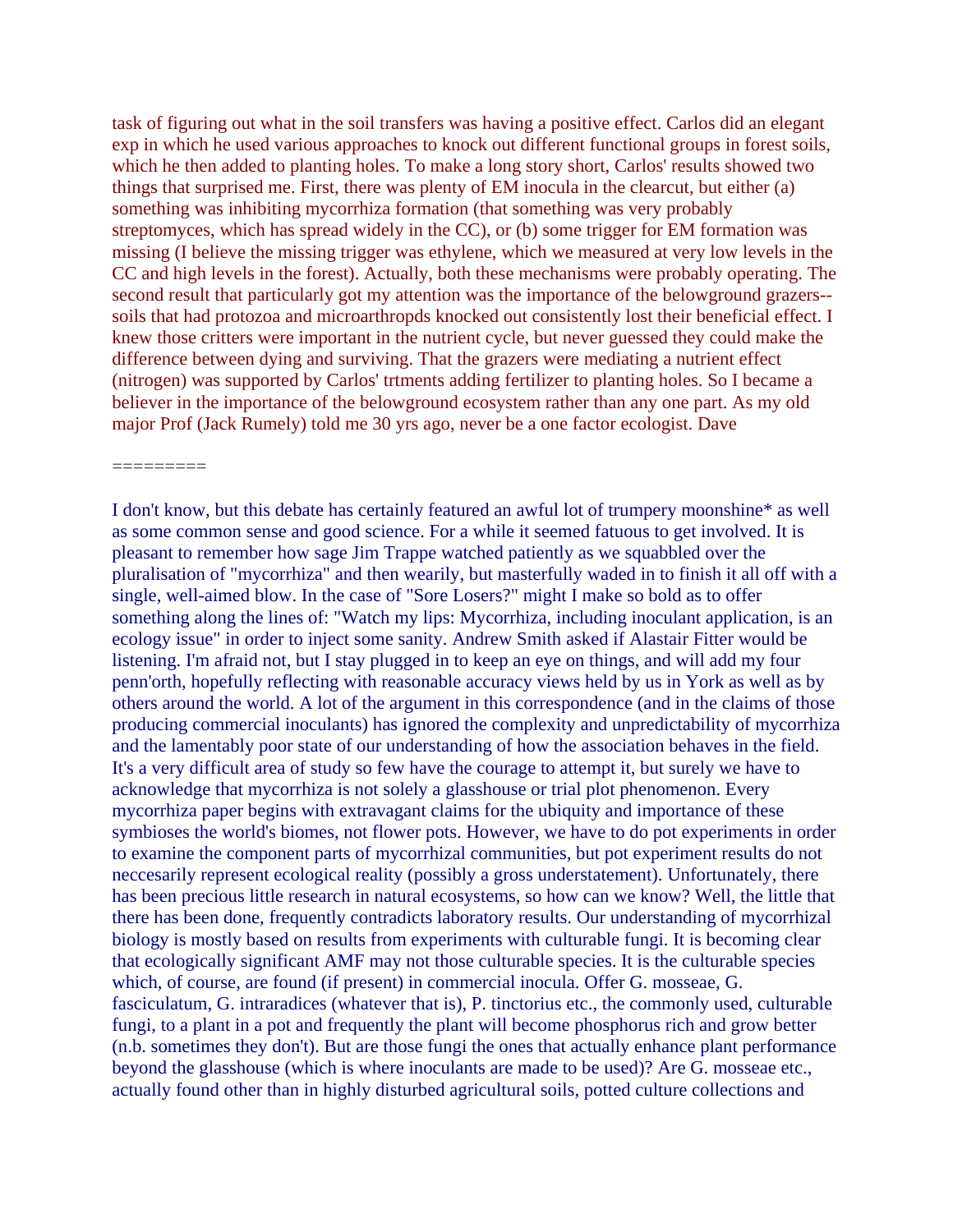inoculants? Do such fungi survive if added to a competitive natural mycorrhizal community? Even if culturable, the performance of ecologically significant mycorrhizas in pot experiments may be entirely different from their performance in the field. (see Fitter et al. to be published soon). We now have tools with which to examine field communities in great detail, taking into account the probably important unculturables (See Radajewski, Ineson, Parekh & Murrell (2000) Nature 403(10): 646-649). It is very unwise to extrapolate from the pot to the field and then make wild claims that a cocktail of easily cultured fungi (AM and/or EcM) will have predictable benefits to any plant, crop or plant community. . . . . . . . . especially 1. if not tested in proper experiments with the plants to be targeted under realistic field conditions, or 2. if applied accompanied by management practices or nutrients which may themselves result in measurable benefit, which is then inappropriately attributed to the fungi. Anecdotal evidence, no matter how convincing individual cases may appear to be, can never provide proof of claimed efficacy of added mycorrhizal fungi. We desperately (with good reason) aspire to employ these astonishing fungi to the improvement of our environment, but success will not happen overnight, especially if we ignore (and this is not scientist-elitist, but down to earth practical talk) carefully designed research - which, for the greater part, has yet to be conducted. If we succeed, it is unlikely to be attributable to the naive expedient of adding a biological remediation agent, which is presumed ought to work because it was reported to have done so in reputable scientific literature specially selected to fit the producer's argument, mixed with a large dash of optimism. This will be especially true if, as is likely, the claimed active ingredients of that mixture are ecologically irrelevant, ineffective, of sub-standard quality or absent. Indeed, we are unlikely to succeed simply by intelligently, scientifically adding mycorrizal fungi. There are too many diverse interactive elements in soil, and you can't simply add something to make degraded soil good again - how often have ironic terms such as magic dust or golden bullet been used in discussion of commercial mycorrhizal inoculants? Land wrecked by decades of exploitative maltreatment requires informed manipulation not magic additives. We must apply intelligent management regimes (TLC) to agricultural or natural communities which need to be mycorrhizal (and otherfungal, and bacterial, and collembolal, and protozool, and nematodal, and insectal, and botanical etc. etc. almost ad infinitum) in order to function properly. En route we must do our best to understand how natural communities work and feed that understanding back into restoration and management techniques to be employed in wild, agricultural and horticultural situations.

#### James Merryweather

### ==========

To just enter the latest debates, I would like to reiterate a point I made some time ago. I received some very negative comments about it, saying I should 'lighten up', but nevertheless I still hold the same view, i.e. We must get away from this ridiculous idea, prevalent implicitly, if not explicitly, in much mycorrhiza work, that a mycorrhiza is a mycorrhiza is a mycorrhiza ... This has been mentioned already in the recent debate, but needs to be reinforced. What we should be looking at is the interaction among plants, mycorrhizal fungi, other fungi and other organisms both in and above the ground. Of course, as has been pointed out, this is not really possible, but as a start, those of us who want to do good mycorrhiza research should make sure that we identify at least the phytobiont and the mycobiont or mycobionts as precisely as possible. One can get into debates about what level we use to define either -- species, cultivar, isolate, etc., but